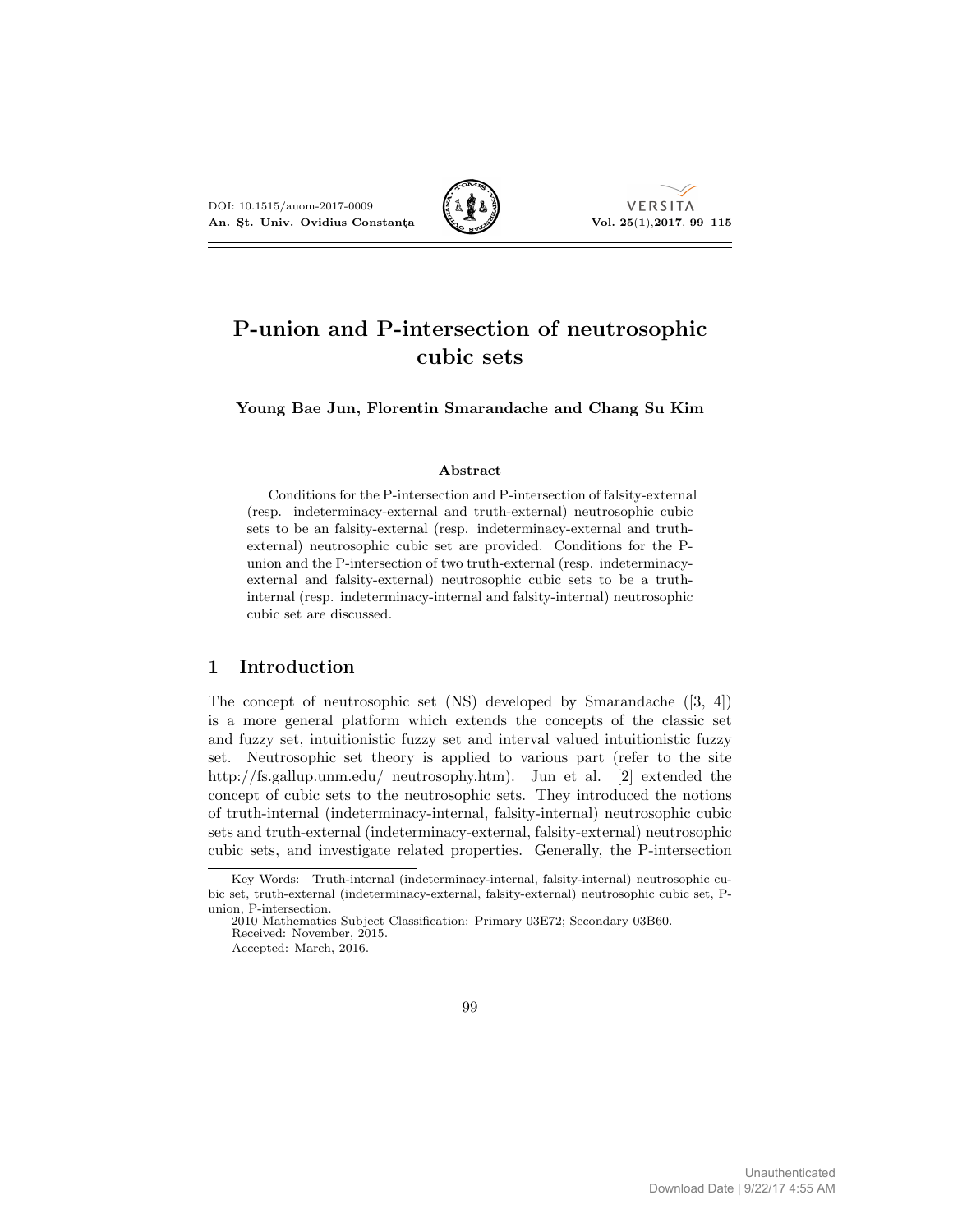of falsity-external (resp. indeterminacy-external and truth-external) neutrosophic cubic sets may not be a falsity-external (resp. indeterminacy-external and truth-external) neutrosophic cubic set (see [2]). As a continuation of the paper [2], we provide a condition for the P-intersection of falsity-external (resp. indeterminacy-external and truth-external) neutrosophic cubic sets to be a falsity-external (resp. indeterminacy-external and truth-external) neutrosophic cubic set. We provide examples to show that the P-union of falsityexternal (resp. indeterminacy-external and truth-external) neutrosophic cubic sets may not be a falsity-external (resp. indeterminacy-external and truthexternal) neutrosophic cubic set. We consider a condition for the P-union of truth-external (resp. indeterminacy-external and falsity-external) neutrosophic cubic sets to be a truth-external (resp. indeterminacy-external and falsity-external) neutrosophic cubic set. We also give a condition for the Pintersection of two neutrosophic cubic sets to be both a truth-internal (resp. indeterminacy-internal and falsity-internal) neutrosophic cubic set and a truthexternal (resp. indeterminacy-external and falsity-external) neutrosophic cubic set. Generally, the P-union of two truth-external (resp. indeterminacyexternal and falsity-external) neutrosophic cubic sets may not be a truthinternal (resp. indeterminacy-internal and falsity-internal) neutrosophic cubic set. We provide conditions for the P-union and the P-intersection of two truth-external (resp. indeterminacy-external and falsity-external) neutrosophic cubic sets to be a truth-internal (resp. indeterminacy-internal and falsity-internal) neutrosophic cubic set.

### 2 Preliminaries

Jun et al. [1] have defined the cubic set as follows:

Let  $X$  be a non-empty set. A cubic set in  $X$  is a structure of the form:

$$
\mathbf{C} = \{(x, A(x), \lambda(x)) \mid x \in X\}
$$

where A is an interval-valued fuzzy set in X and  $\lambda$  is a fuzzy set in X.

Let X be a non-empty set. A neutrosophic set (NS) in X (see [3]) is a structure of the form:

$$
\Lambda := \{ \langle x; \lambda_T(x), \lambda_I(x), \lambda_F(x) \rangle \mid x \in X \}
$$

where  $\lambda_T : X \to [0,1]$  is a truth membership function,  $\lambda_I : X \to [0,1]$  is an indeterminate membership function, and  $\lambda_F : X \to [0,1]$  is a false membership function.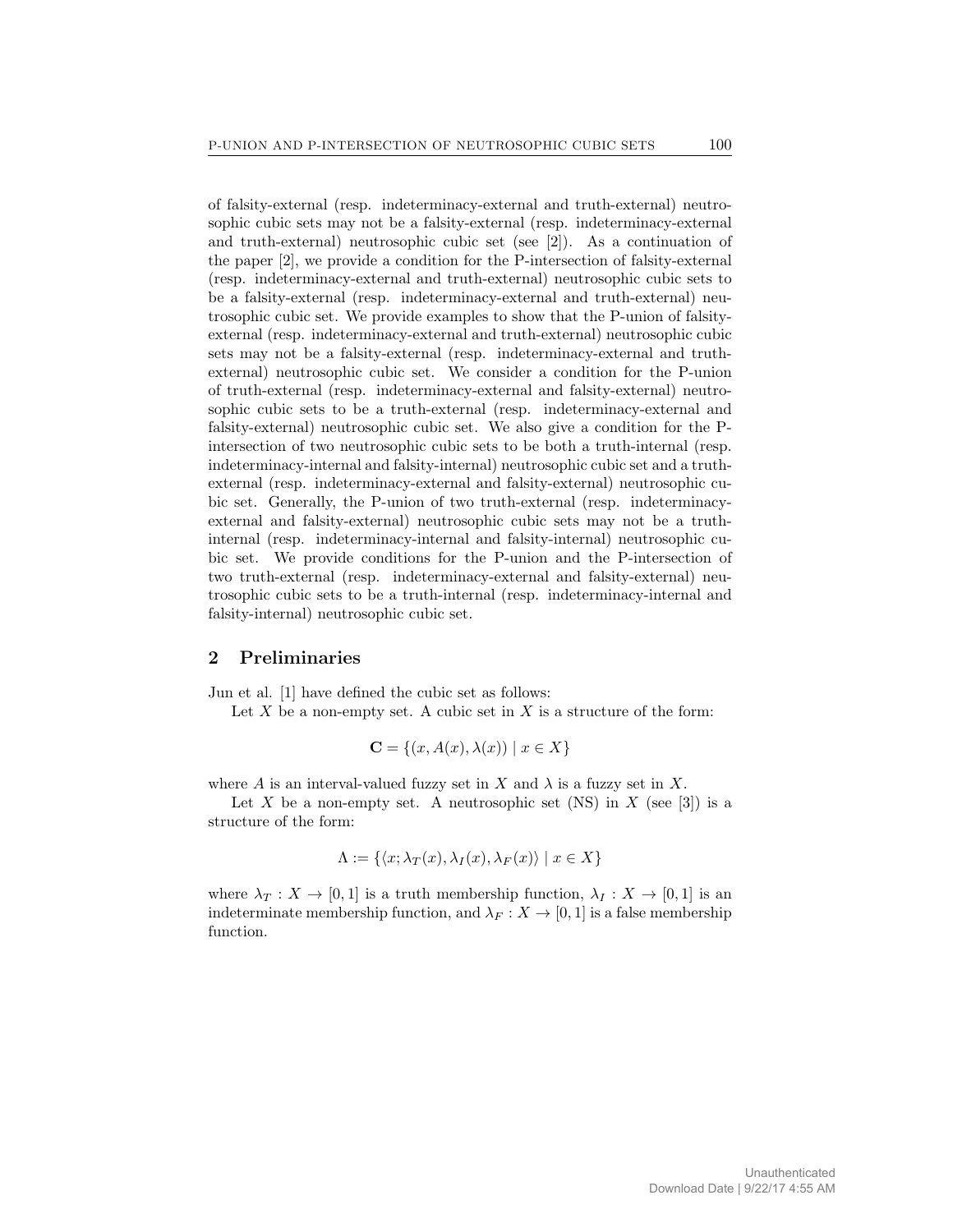Let X be a non-empty set. An interval neutrosophic set  $(INS)$  in X (see [5]) is a structure of the form:

$$
\mathbf{A} := \{ \langle x; A_T(x), A_I(x), A_F(x) \rangle \mid x \in X \}
$$

where  $A_T$ ,  $A_I$  and  $A_F$  are interval-valued fuzzy sets in X, which are called an interval truth membership function, an interval indeterminacy membership function and an interval falsity membership function, respectively.

Jun et al. [2] considered the notion of neutrosophic cubic sets as an extension of cubic sets.

Let X be a non-empty set. A neutrosophic cubic set (NCS) in X is a pair  $\mathscr{A} = (\mathbf{A}, \Lambda)$  where  $\mathbf{A} := \{ \langle x; A_T (x), A_I (x), A_F (x) \rangle \mid x \in X \}$  is an interval neutrosophic set in X and  $\Lambda := \{\langle x; \lambda_T (x), \lambda_I (x), \lambda_F (x) \rangle \mid x \in X\}$  is a neutrosophic set in X.

**Definition 2.1** ([2]). Let X be a non-empty set. A neutrosophic cubic set  $\mathscr{A} = (\mathbf{A}, \Lambda)$  in X is said to be

• truth-internal (briefly, T-internal) if the following inequality is valid

$$
(\forall x \in X) \left( A_T^-(x) \le \lambda_T(x) \le A_T^+(x) \right), \tag{2.1}
$$

• indeterminacy-internal (briefly, I-internal) if the following inequality is valid

$$
(\forall x \in X) \left( A_I^-(x) \le \lambda_I(x) \le A_I^+(x) \right), \tag{2.2}
$$

• falsity-internal (briefly, F-internal) if the following inequality is valid

$$
(\forall x \in X) \left( A_F^-(x) \le \lambda_F(x) \le A_F^+(x) \right). \tag{2.3}
$$

**Definition 2.2** ([2]). Let X be a non-empty set. A neutrosophic cubic set  $\mathscr{A} = (\mathbf{A}, \Lambda)$  in X is said to be

• truth-external (briefly, T-external) if the following inequality is valid

$$
(\forall x \in X) \left(\lambda_T(x) \notin (A_T^-(x), A_T^+(x))\right),\tag{2.4}
$$

• indeterminacy-external (briefly, I-external) if the following inequality is valid

$$
(\forall x \in X) \left(\lambda_I(x) \notin (A_I^-(x), A_I^+(x))\right),\tag{2.5}
$$

• falsity-external (briefly, F-external) if the following inequality is valid

$$
(\forall x \in X) \left(\lambda_F(x) \notin (A_F^-(x), A_F^+(x))\right). \tag{2.6}
$$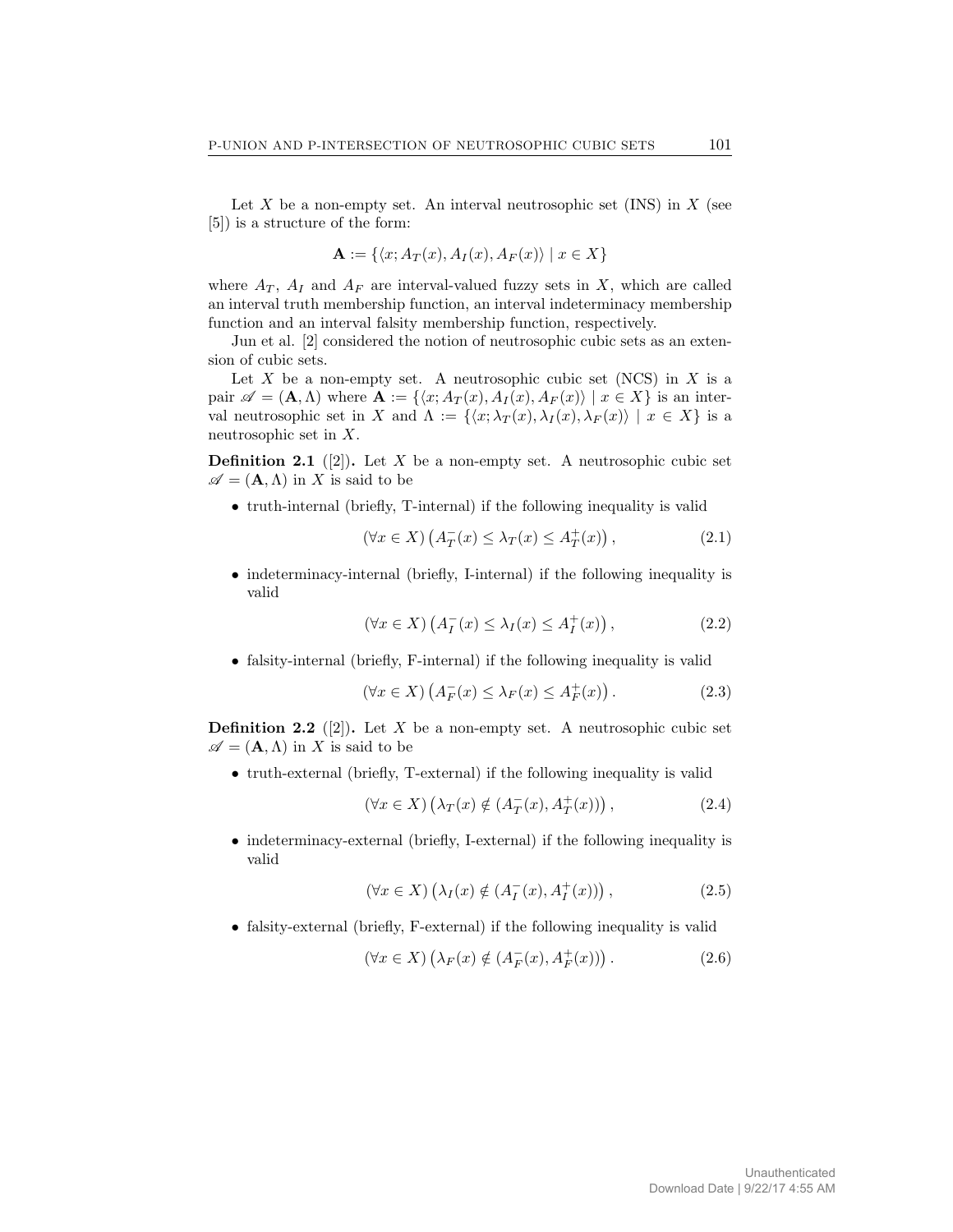#### 3 P-union and P-intersection of neutrosophic cubic sets

Note that P-intersection of F-external (resp. I-external and T-external) neutrosophic cubic sets may not be an F-external (resp. I-external and T-external) neutrosophic cubic set (see [2]). We provide a condition for the P-intersection of F-external (resp. I-external and T-external) neutrosophic cubic sets to be an F-external (resp. I-external and T-external) neutrosophic cubic set.

**Theorem 3.1.** Let  $\mathscr{A} = (\mathbf{A}, \Lambda)$  and  $\mathscr{B} = (\mathbf{B}, \Psi)$  be T-external neutrosophic cubic sets in X such that

$$
\max \left\{ \min \{ A_T^+(x), B_T^-(x) \}, \min \{ A_T^-(x), B_T^+(x) \} \right\} < (\lambda_T \wedge \psi_T)(x)
$$
  
 
$$
\leq \min \left\{ \max \{ A_T^+(x), B_T^-(x) \}, \max \{ A_T^-(x), B_T^+(x) \} \right\}
$$
 (3.1)

for all  $x \in X$ . Then the P-intersection  $\mathscr{A} \cap_P \mathscr{B} = (\mathbf{A} \cap \mathbf{B}, \Lambda \wedge \Psi)$  is a Texternal neutrosophic cubic set in X.

*Proof.* For any  $x \in X$ , let

$$
a_x:=\min\left\{\max\{A_T^+(x),B_T^-(x)\},\max\{A_T^-(x),B_T^+(x)\}\right\}
$$

and

$$
b_x := \max \left\{ \min\{A_T^+(x), B_T^-(x)\}, \min\{A_T^-(x), B_T^+(x)\} \right\}.
$$

Then  $a_x = A_T^-(x)$ ,  $a_x = B_T^-(x)$ ,  $a_x = A_T^+(x)$ , or  $a_x = B_T^+(x)$ . It is possible to consider the cases  $a_x = A_T^-(x)$  and  $a_x = A_T^+(x)$  only because the remaining cases are similar to these cases. If  $a_x = A_T^-(x)$ , then

$$
B_T^-(x) \le B_T^+(x) \le A_T^-(x) \le A_T^+(x).
$$

Thus  $b_x = B_T^+(x)$ , and so

$$
B_T^-(x) = (A_T \cap B_T)^{-}(x) \le (A_T \cap B_T)^{+}(x)
$$
  
=  $B_T^{+}(x) = b_x < (\lambda_T \wedge \psi_T)(x)$ .

Hence  $(\lambda_T \wedge \psi_T)(x) \notin ((A_T \cap B_T)^{-(x)}, (A_T \cap B_T)^{+(x)})$ . If  $a_x = A_T^{+(x)}$ , then  $B_T^-(x) \le A_T^+(x) \le B_T^+(x)$  and thus  $b_x = \max\{A_T^-(x), B_T^-(x)\}$ . Suppose that  $b_x = A_T^-(x)$ . Then

$$
B_T^-(x) \le A_T^-(x) < (\lambda_T \wedge \psi_T)(x) \le A_T^+(x) \le B_T^+(x). \tag{3.2}
$$

It follows that

$$
B_T^-(x) \le A_T^-(x) < (\lambda_T \wedge \psi_T)(x) < A_T^+(x) \le B_T^+(x) \tag{3.3}
$$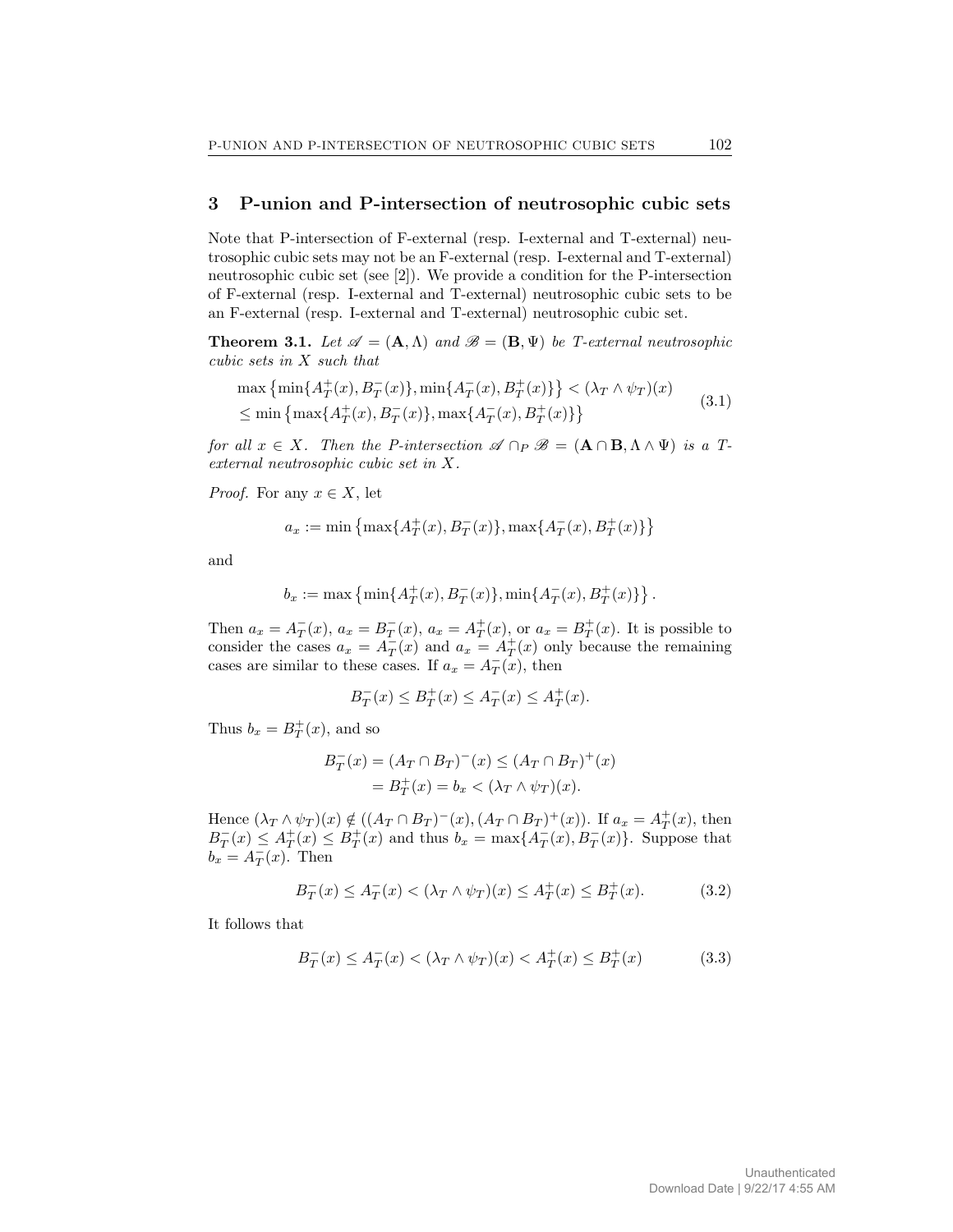or

$$
B_T^-(x) \le A_T^-(x) < (\lambda_T \wedge \psi_T)(x) = A_T^+(x) \le B_T^+(x). \tag{3.4}
$$

The case (3.3) induces a contradiction. The case (3.4) implies that

$$
(\lambda_T \wedge \psi_T)(x) \notin ((A_T \cap B_T)^{-}(x), (A_T \cap B_T)^{+}(x))
$$

since  $(\lambda_T \wedge \psi_T)(x) = A_T^+(x) = (A_T \cap B_T)^+(x)$ . Now, if  $b_x = B_T^-(x)$ , then

$$
A_T^-(x) \le B_T^-(x) < (\lambda_T \wedge \psi_T)(x) \le A_T^+(x) \le B_T^+(x). \tag{3.5}
$$

Hence we have

$$
A_T^-(x) \le B_T^-(x) < (\lambda_T \wedge \psi_T)(x) < A_T^+(x) \le B_T^+(x) \tag{3.6}
$$

or

$$
A_T^-(x) \le B_T^-(x) < (\lambda_T \wedge \psi_T)(x) = A_T^+(x) \le B_T^+(x). \tag{3.7}
$$

The case (3.6) induces a contradiction. The case (3.7) induces

$$
(\lambda_T \wedge \psi_T)(x) \notin ((A_T \cap B_T)^{-}(x), (A_T \cap B_T)^{+}(x)).
$$

Therefore the P-intersection  $\mathscr{A} \cap_P \mathscr{B} = (\mathbf{A} \cap \mathbf{B}, \Lambda \wedge \Psi)$  is a T-external neutrosophic cubic set in X.  $\Box$ 

Similarly, we have the following theorems.

**Theorem 3.2.** Let  $\mathscr{A} = (\mathbf{A}, \Lambda)$  and  $\mathscr{B} = (\mathbf{B}, \Psi)$  be *I-external neutrosophic* cubic sets in X such that

$$
\max \left\{ \min \{ A_I^+(x), B_I^-(x) \}, \min \{ A_I^-(x), B_I^+(x) \} \right\} < (\lambda_I \wedge \psi_I)(x)
$$
  
 
$$
\leq \min \left\{ \max \{ A_I^+(x), B_I^-(x) \}, \max \{ A_I^-(x), B_I^+(x) \} \right\}
$$
 (3.8)

for all  $x \in X$ . Then the P-intersection  $\mathscr{A} \cap_P \mathscr{B} = (\mathbf{A} \cap \mathbf{B}, \Lambda \wedge \Psi)$  is an I-external neutrosophic cubic set in X.

**Theorem 3.3.** Let  $\mathscr{A} = (A, \Lambda)$  and  $\mathscr{B} = (B, \Psi)$  be *F*-external neutrosophic cubic sets in X such that

$$
\max\left\{\min\{A_F^+(x), B_F^-(x)\}, \min\{A_F^-(x), B_F^+(x)\}\right\} < (\lambda_F \wedge \psi_F)(x)
$$
  
\$\leq\$ 
$$
\min\left\{\max\{A_F^+(x), B_F^-(x)\}, \max\{A_F^-(x), B_F^+(x)\}\right\}
$$
 (3.9)

for all  $x \in X$ . Then the P-intersection  $\mathscr{A} \cap_P \mathscr{B} = (\mathbf{A} \cap \mathbf{B}, \Lambda \wedge \Psi)$  is an F-external neutrosophic cubic set in X.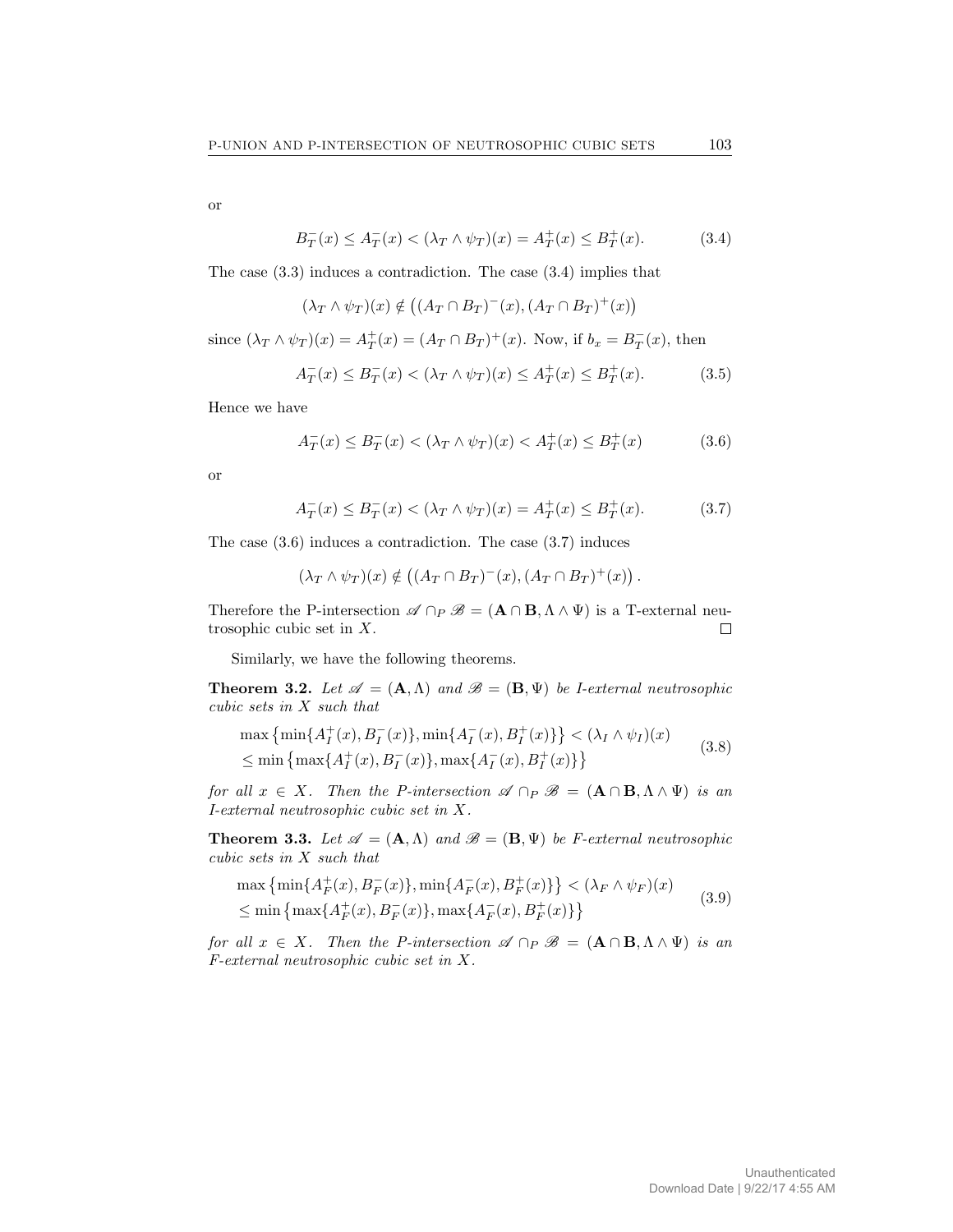Corollary 3.4. Let  $\mathscr{A} = (A, \Lambda)$  and  $\mathscr{B} = (B, \Psi)$  be external neutrosophic cubic sets in X. Then the P-intersection of  $\mathscr{A} = (\mathbf{A}, \Lambda)$  and  $\mathscr{B} = (\mathbf{B}, \Psi)$  is an external neutrosophic cubic set in  $X$  when the conditions  $(3.1), (3.8)$  and (3.9) are valid.

The following example shows that the P-union of F-external (resp. Iexternal and T-external) neutrosophic cubic sets may not be an F-external (resp. I-external and T-external) neutrosophic cubic set.

**Example 3.5.** (1) Let  $\mathcal{A} = (\mathbf{A}, \Lambda)$  and  $\mathcal{B} = (\mathbf{B}, \Psi)$  be neutrosophic cubic sets in  $X = [0, 1]$  with the tabular representations in Tables 1 and 2, respectively.

|                     | $\mathbf{A}(x)$                            | $\Lambda(x)$               |
|---------------------|--------------------------------------------|----------------------------|
| $0 \leq x < 0.5$    | $([0.25, 0.26], [0.2, 0.3], [0.15, 0.25])$ | $(0.25, 0.15, 0.5x + 0.5)$ |
| $0.5 \leq x \leq 1$ | ([0.5, 0.7], [0.5, 0.6], [0.6, 0.7])       | (0.55, 0.75, 0.30)         |

Table 1: Tabular representation of  $\mathscr{A} = (\mathbf{A}, \Lambda)$ 

Table 2: Tabular representation of  $\mathscr{B} = (\mathbf{B}, \Psi)$ 

|                     | $\mathbf{B}(x)$                          | $\Psi(x)$          |
|---------------------|------------------------------------------|--------------------|
| $0 \leq x \leq 0.5$ | $([0.25, 0.26], [0.2, 0.3], [0.8, 0.9])$ | (0.25, 0.15, 0.40) |
| $0.5 \leq x \leq 1$ | ([0.5, 0.7], [0.5, 0.6], [0.1, 0.2])     | (0.55, 0.75, x)    |

Then  $\mathscr{A} = (\mathbf{A}, \Lambda)$  and  $\mathscr{B} = (\mathbf{B}, \Psi)$  are F-external neutrosophic cubic sets in  $X = [0, 1]$ , and the P-union  $\mathscr{A} \cup_P \mathscr{B} = (A \cup B, \Lambda \vee \Psi)$  of  $\mathscr{A} = (A, \Lambda)$  and  $\mathscr{B} = (\mathbf{B}, \Psi)$  is given by Table 3.

Table 3: Tabular representation of  $\mathscr{A} \cup_P \mathscr{B} = (\mathbf{A} \cup \mathbf{B}, \Lambda \vee \Psi)$ 

|                     | $(\mathbf{A} \cup \mathbf{B})(x)$        | $(\Lambda \vee \Psi)(x)$   |
|---------------------|------------------------------------------|----------------------------|
| $0 \leq x < 0.5$    | $([0.25, 0.26], [0.2, 0.3], [0.8, 0.9])$ | $(0.25, 0.15, 0.5x + 0.5)$ |
| $0.5 \leq x \leq 1$ | ([0.5, 0.7], [0.5, 0.6], [0.6, 0.7])     | (0.55, 0.75, x)            |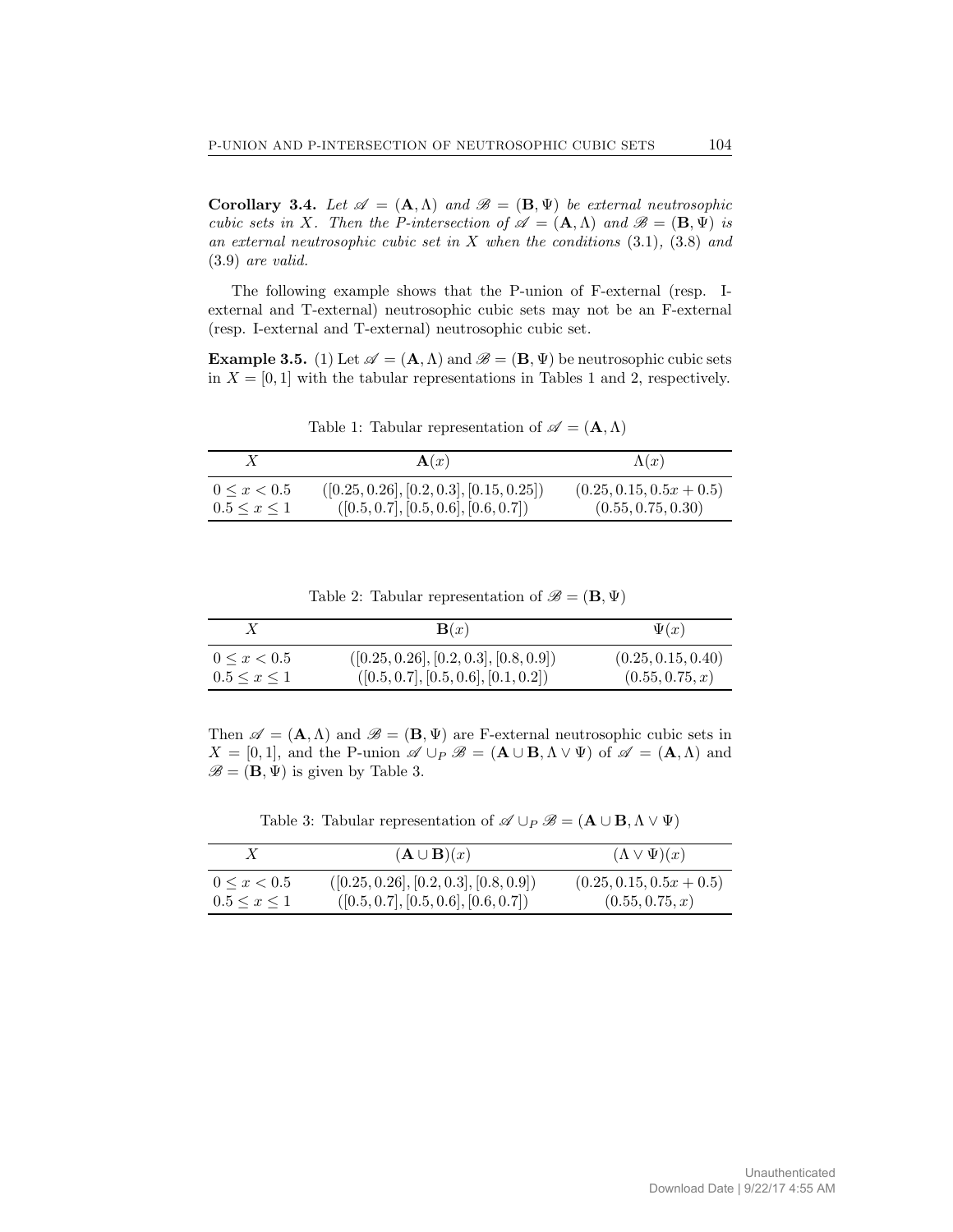Then

$$
(\lambda_F \vee \psi_F)(0.67) = 0.67 \in (0.6, 0.7)
$$
  
= 
$$
((A_F \cup B_F)^{-(0.67)}, (A_F \cup B_F)^{+(0.67)})
$$
,

and so the P-union  $\mathscr{A} \cup_P \mathscr{B} = (\mathbf{A} \cup \mathbf{B}, \Lambda \vee \Psi)$  is not an F-external neutrosophic cubic set in  $X = [0, 1]$ .

(2) Let  $\mathscr{A} = (\mathbf{A}, \Lambda)$  and  $\mathscr{B} = (\mathbf{B}, \Psi)$  be neutrosophic cubic sets in  $X =$ [0, 1] with the tabular representations in Tables 4 and 5, respectively.

Table 4: Tabular representation of  $\mathscr{A} = (\mathbf{A}, \Lambda)$ 

|                     | $\mathbf{A}(x)$                      | $\Lambda(x)$                                   |
|---------------------|--------------------------------------|------------------------------------------------|
| $0 \leq x \leq 0.3$ | ([0.3, 0.6], [0.3, 0.5], [0.6, 1])   | $(x+0.6, 0.15, \frac{1}{2}x + \frac{1}{2})$    |
| $0.3 < x \leq 1$    | ([0.4, 0.9], [0.5, 0.6], [0.6, 0.7]) | $\left(-\frac{2}{5}x + 0.4, 0.75, 0.30\right)$ |

Table 5: Tabular representation of  $\mathscr{B} = (\mathbf{B}, \Psi)$ 

|                     | $\mathbf{B}(x)$                      | $\Psi(x)$                                  |
|---------------------|--------------------------------------|--------------------------------------------|
| $0 \leq x \leq 0.3$ | ([0.4, 0.8], [0.2, 0.3], [0.8, 0.9]) | $(\frac{1}{2}x + 0.8, 0.15, 0.40)$         |
| $0.3 < x \leq 1$    | ([0.3, 0.5], [0.5, 0.6], [0.1, 0.2]) | $\left(\frac{1}{3}x + 0.5, 0.75, x\right)$ |

Then  $\mathscr{A} = (\mathbf{A}, \Lambda)$  and  $\mathscr{B} = (\mathbf{B}, \Psi)$  are T-external neutrosophic cubic sets in  $X = [0, 1]$ . Note that

$$
(A_T \cup B_T)^{-}(x) = \begin{cases} [0.4, 0.8] & \text{if } 0 \le x \le 0.3, \\ [0.4, 0.9] & \text{if } 0.3 < x \le 1, \\ \frac{1}{2}x + 0.8 & \text{if } 0 \le x \le 0.3, \\ \frac{1}{3}x + 0.5 & \text{if } 0.3 < x \le 1, \end{cases}
$$

and so the P-union  $\mathscr{A} \cup_P \mathscr{B} = (\mathbf{A} \cup \mathbf{B}, \Lambda \vee \Psi)$  is not a T-external neutrosophic cubic set in  $X = [0, 1]$  since

$$
(\lambda_T \vee \psi_T)(0.6) = 0.7 \in (0.4, 0.9) = ((A_T \cup B_T)^{-}(0.6), (A_T \cup B_T)^{+}(0.6)).
$$

(3) Let  $\mathscr{A} = (\mathbf{A}, \Lambda)$  and  $\mathscr{B} = (\mathbf{B}, \Psi)$  be neutrosophic cubic sets in  $X =$ [0, 1] with the tabular representations in Tables 6 and 7, respectively.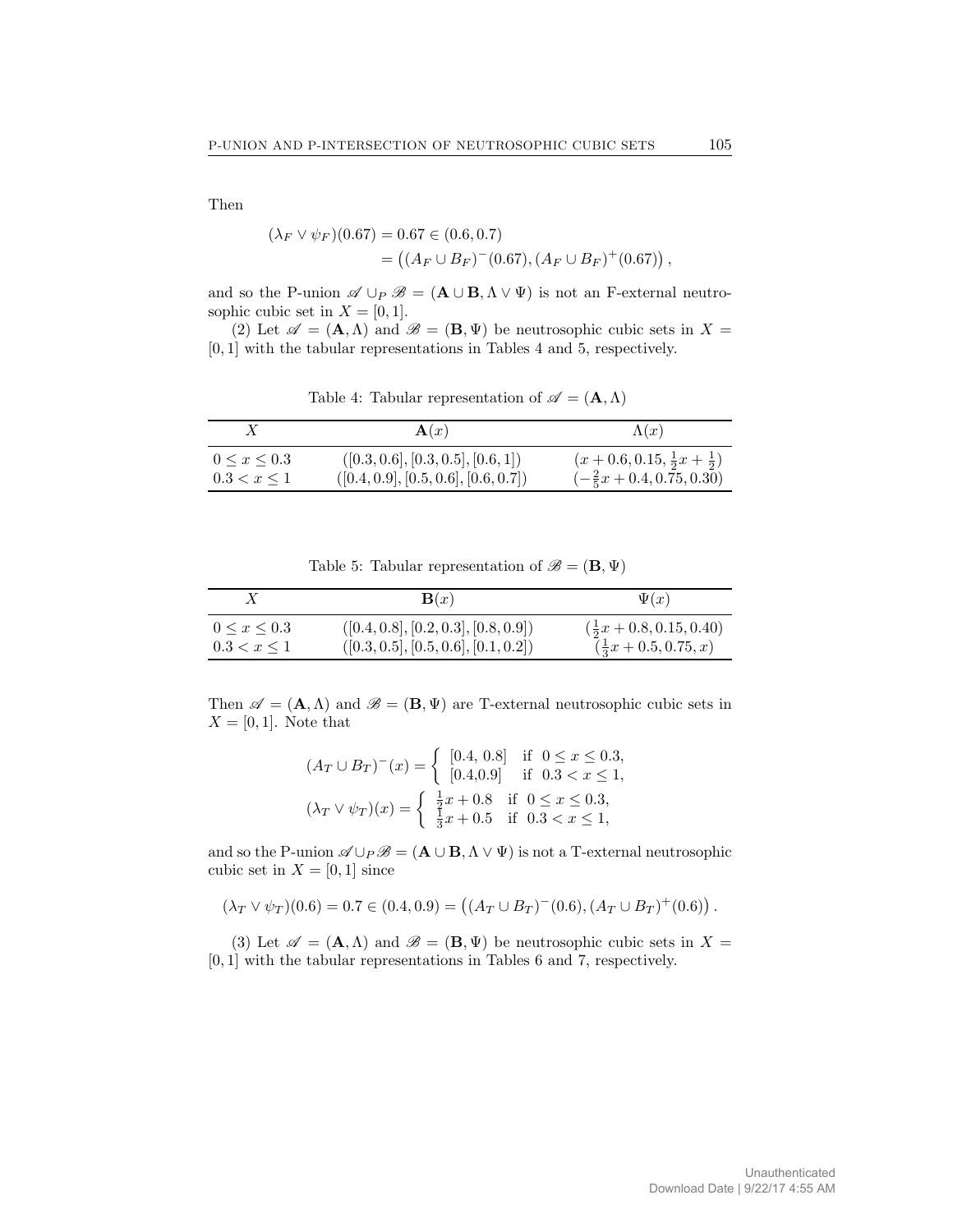|                     | $\mathbf{A}(x)$                      | $\Lambda(x)$                                            |
|---------------------|--------------------------------------|---------------------------------------------------------|
| $0 \leq x \leq 0.5$ | ([0.3, 0.6], [0.2, 0.7], [0.6, 1.0]) | $(0.4, \frac{1}{5}x + 0.7, \frac{1}{2}x + \frac{1}{2})$ |
| $0.5 < x \leq 1$    | ([0.4, 0.9], [0.3, 1.0], [0.6, 0.7]) | $(0.3, -\frac{1}{10}x + 0.3, 0.30)$                     |

Table 6: Tabular representation of  $\mathscr{A} = (\mathbf{A}, \Lambda)$ 

Table 7: Tabular representation of  $\mathscr{B} = (\mathbf{B}, \Psi)$ 

|                     | $\mathbf{B}(x)$                      | $\Psi(x)$                          |
|---------------------|--------------------------------------|------------------------------------|
| $0 \leq x \leq 0.5$ | ([0.4, 0.8], [0.3, 0.8], [0.8, 0.9]) | $(0.3, -\frac{1}{5}x + 0.3, 0.40)$ |
| 0.5 < x < 1         | ([0.3, 0.5], [0.5, 0.9], [0.1, 0.2]) | $(0.5, -\frac{1}{10}x + 1.0, x)$   |

It is routine to verify that  $\mathscr{A} = (\mathbf{A}, \Lambda)$  and  $\mathscr{B} = (\mathbf{B}, \Psi)$  are I-external neutrosophic cubic sets in  $X = [0, 1]$ , but their P-union is not an I-external neutrosophic cubic sets in  $X = [0, 1]$  since

$$
(\lambda_I \vee \psi_I)(0.7) = 0.93 \in (0.5, 1.0) = ((A_I \cup B_I)^{-}(0.7), (A_I \cup B_I)^{+}(0.7)).
$$

We consider a condition for the P-union of T-external (resp. I-external and F-external) neutrosophic cubic sets to be a T-external (resp. I-external and F-external) neutrosophic cubic set.

**Theorem 3.6.** Let  $\mathcal{A} = (\mathbf{A}, \Lambda)$  and  $\mathcal{B} = (\mathbf{B}, \Psi)$  be *F*-external neutrosophic cubic sets in X such that

$$
\max\left\{\min\{A_F^+(x), B_F^-(x)\}, \min\{A_F^-(x), B_F^+(x)\}\right\} \le (\lambda_F \vee \psi_F)(x)
$$
  

$$
< \min\left\{\max\{A_F^+(x), B_F^-(x)\}, \max\{A_F^-(x), B_F^+(x)\}\right\}
$$
(3.10)

for all  $x \in X$ . Then the P-union  $\mathscr{A} \cup_P \mathscr{B} = (\mathbf{A} \cup \mathbf{B}, \Lambda \vee \Psi)$  is an F-external neutrosophic cubic set in X.

*Proof.* For any  $x \in X$ , let

 $\mathbf{+}$ 

$$
a_x:=\min\left\{\max\{A_F^+(x),B_F^-(x)\},\max\{A_F^-(x),B_F^+(x)\}\right\}
$$

and

$$
b_x := \max \left\{ \min \{ A_F^+(x), B_F^-(x) \}, \min \{ A_F^-(x), B_F^+(x) \} \right\}.
$$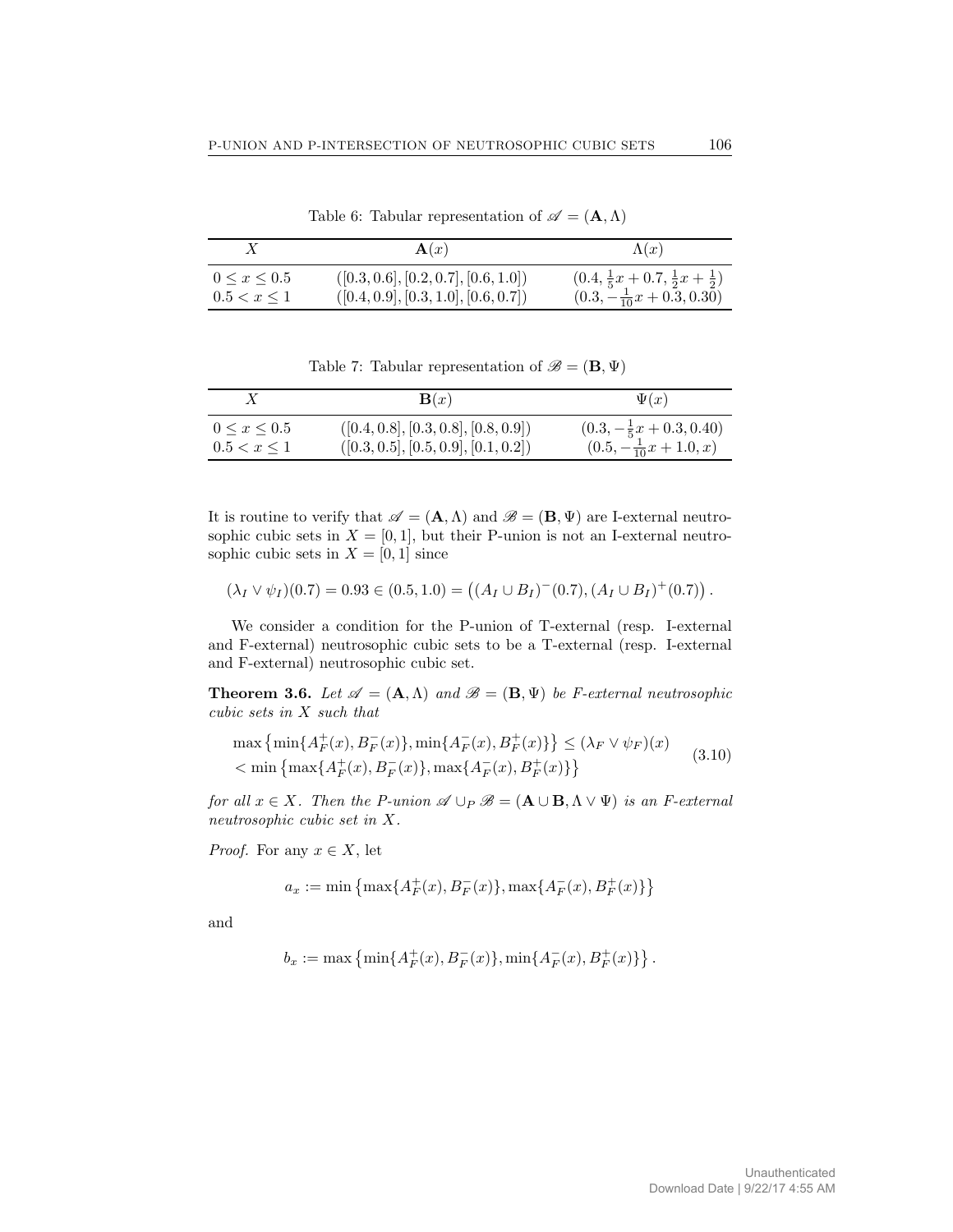Then  $a_x = A_F^-(x)$ ,  $a_x = B_F^-(x)$ ,  $a_x = A_F^+(x)$ , or  $a_x = B_F^+(x)$ . It is possible to consider the cases  $a_x = A_F^-(x)$  and  $a_x = A_F^+(x)$  only because the remaining cases are similar to these cases. If  $a_x = A_F^-(x)$ , then

$$
B^-_F(x) \le B^+_F(x) \le A^-_F(x) \le A^+_F(x),
$$

and so  $b_x = B_F^+(x)$ . Thus

$$
(A_F \cup B_F)^{-}(x) = A_F^{-}(x) = a_x > (\lambda_F \vee \psi_F)(x),
$$

and hence  $(\lambda_F \vee \psi_F)(x) \notin ((A_F \cup B_F)^{-}(x), (A_F \cup B_F)^{+}(x))$ . If  $a_x = A_F^{+}(x)$ , then  $B_F^-(x) \leq A_F^+(x) \leq B_F^+(x)$  and thus  $b_x = \max\{A_F^-(x), B_F^-(x)\}\$ . Suppose that  $b_x = A_F^-(x)$ . Then

$$
B_F^-(x) \le A_F^-(x) \le (\lambda_F \vee \psi_F)(x) < A_F^+(x) \le B_F^+(x),\tag{3.11}
$$

and so

$$
B_F^-(x) \le A_F^-(x) < (\lambda_F \vee \psi_F)(x) < A_F^+(x) \le B_F^+(x) \tag{3.12}
$$

or

$$
B_F^-(x) \le A_F^-(x) = (\lambda_F \vee \psi_F)(x) < A_F^+(x) \le B_F^+(x). \tag{3.13}
$$

The case (3.12) induces a contradiction. The case (3.13) implies that

$$
(\lambda_F \vee \psi_F)(x) \notin ((A_F \cup B_F)^{-(x)}, (A_F \cup B_F)^{+(x)})
$$

since  $(\lambda_F \vee \psi_F)(x) = A_F^-(x) = (A_F \cup B_F)^-(x)$ . Now, if  $b_x = B_F^-(x)$ , then

$$
A_F^-(x) \le B_F^-(x) \le (\lambda_F \vee \psi_F)(x) \le A_F^+(x) \le B_F^+(x). \tag{3.14}
$$

Hence we have

$$
A_F^-(x) \le B_F^-(x) < (\lambda_F \vee \psi_F)(x) \le A_F^+(x) \le B_F^+(x) \tag{3.15}
$$

or

$$
A_F^-(x) \le B_F^-(x) = (\lambda_F \vee \psi_F)(x) \le A_F^+(x) \le B_F^+(x). \tag{3.16}
$$

The case (3.15) induces a contradiction. The case (3.16) induces

$$
(\lambda_F \vee \psi_F)(x) \notin ((A_F \cup B_F)^{-(x)}, (A_F \cup B_F)^{+(x)}).
$$

Therefore the P-union  $\mathscr{A} \cup_P \mathscr{B} = (\mathbf{A} \cup \mathbf{B}, \Lambda \vee \Psi)$  is an F-external neutrosophic cubic set in X.  $\Box$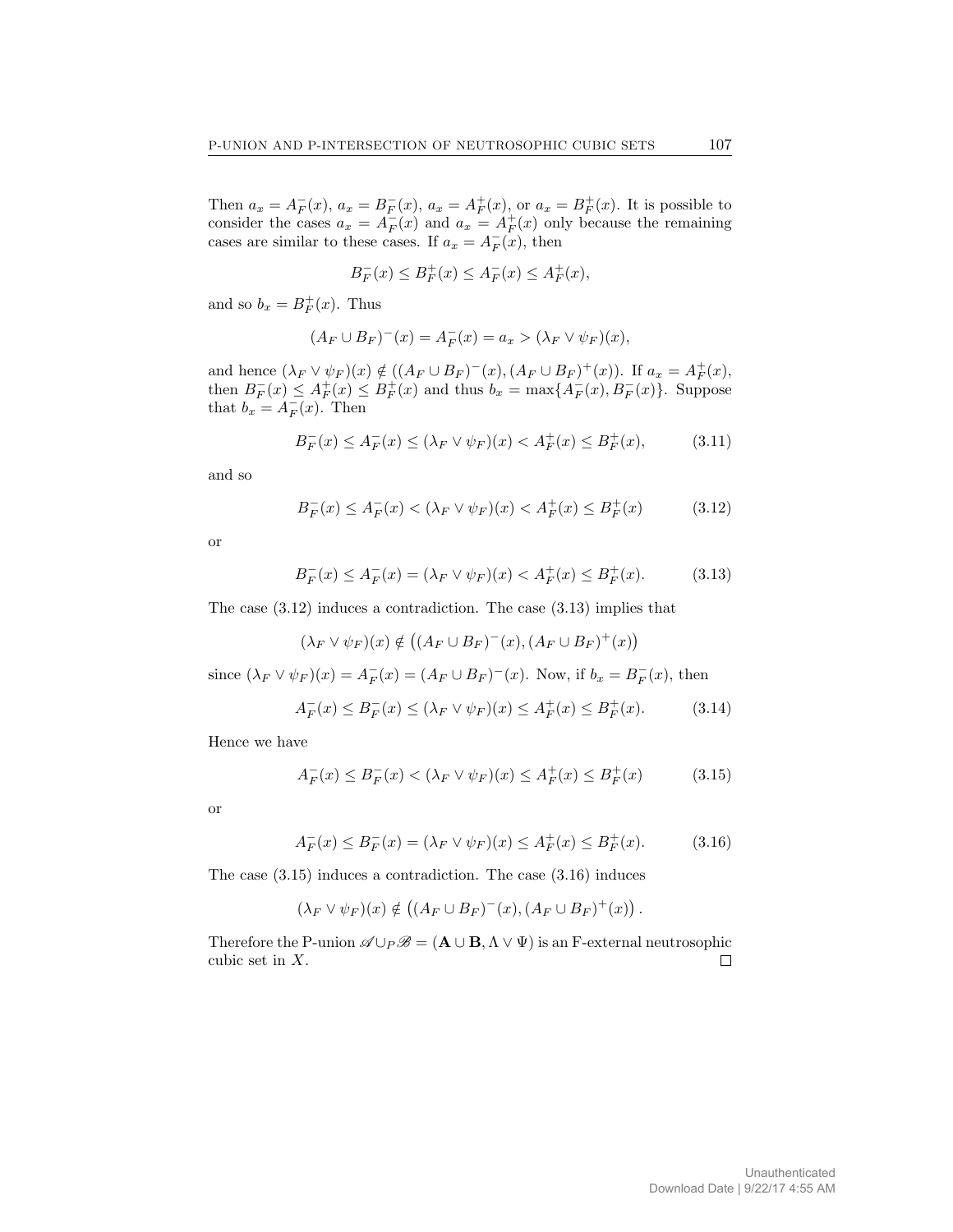Similarly, we have the following theorems.

**Theorem 3.7.** Let  $\mathscr{A} = (\mathbf{A}, \Lambda)$  and  $\mathscr{B} = (\mathbf{B}, \Psi)$  be T-external neutrosophic cubic sets in X such that

$$
\max\left\{\min\{A_T^+(x), B_T^-(x)\}, \min\{A_T^-(x), B_T^+(x)\}\right\} \le (\lambda_T \vee \psi_T)(x)
$$
  

$$
< \min\left\{\max\{A_T^+(x), B_T^-(x)\}, \max\{A_T^-(x), B_T^+(x)\}\right\} \tag{3.17}
$$

for all  $x \in X$ . Then the P-union  $\mathscr{A} \cup_P \mathscr{B} = (\mathbf{A} \cup \mathbf{B}, \Lambda \vee \Psi)$  is a T-external neutrosophic cubic set in X.

**Theorem 3.8.** Let  $\mathscr{A} = (\mathbf{A}, \Lambda)$  and  $\mathscr{B} = (\mathbf{B}, \Psi)$  be *I-external neutrosophic* cubic sets in X such that

$$
\max \left\{ \min \{ A_I^+(x), B_I^-(x) \}, \min \{ A_I^-(x), B_I^+(x) \} \right\} \le (\lambda_I \vee \psi_I)(x)
$$
  

$$
< \min \left\{ \max \{ A_I^+(x), B_I^-(x) \}, \max \{ A_I^-(x), B_I^+(x) \} \right\}
$$
(3.18)

for all  $x \in X$ . Then the P-union  $\mathscr{A} \cup_P \mathscr{B} = (\mathbf{A} \cup \mathbf{B}, \Lambda \vee \Psi)$  is an I-external neutrosophic cubic set in X.

We give a condition for the P-intersection of two neutrosophic cubic sets to be both a T-internal (resp. I-internal and F-internal) neutrosophic cubic set and a T-external (resp. I-external and F-external) neutrosophic cubic set.

**Theorem 3.9.** If neutrosophic cubic sets  $\mathscr{A} = (\mathbf{A}, \Lambda)$  and  $\mathscr{B} = (\mathbf{B}, \Psi)$  X satisfy the following condition

$$
\min\left\{\max\{A_F^+(x), B_F^-(x)\}, \max\{A_F^-(x), B_F^+(x)\}\right\} = (\lambda_F \wedge \psi_F)(x)
$$
\n
$$
= \max\left\{\min\{A_F^+(x), B_F^-(x)\}, \min\{A_F^-(x), B_F^+(x)\}\right\} \tag{3.19}
$$

for all  $x \in X$ , then the P-intersection of  $\mathscr{A} = (\mathbf{A}, \Lambda)$  and  $\mathscr{B} = (\mathbf{B}, \Psi)$  is both an F-internal neutrosophic cubic set and an F-external neutrosophic cubic set in X.

*Proof.* For any  $x \in X$ , take

$$
a_x:=\min\left\{\max\{A_F^+(x),B_F^-(x)\},\max\{A_F^-(x),B_F^+(x)\}\right\}
$$

and

$$
b_x := \max\left\{\min\{A_F^+(x), B_F^-(x)\}, \min\{A_F^-(x), B_F^+(x)\}\right\}.
$$

Then  $a_x$  is one of  $A_F^-(x)$ ,  $B_F^-(x)$ ,  $A_F^+(x)$  and  $B_F^+(x)$ . We consider  $a_x = A_F^-(x)$ or  $a_x = A_F^+(x)$  only. For remaining cases, it is similar to these cases. If  $a_x = A_F^-(x)$ , then

$$
B_F^-(x) \le B_F^+(x) \le A_F^-(x) \le A_F^+(x)
$$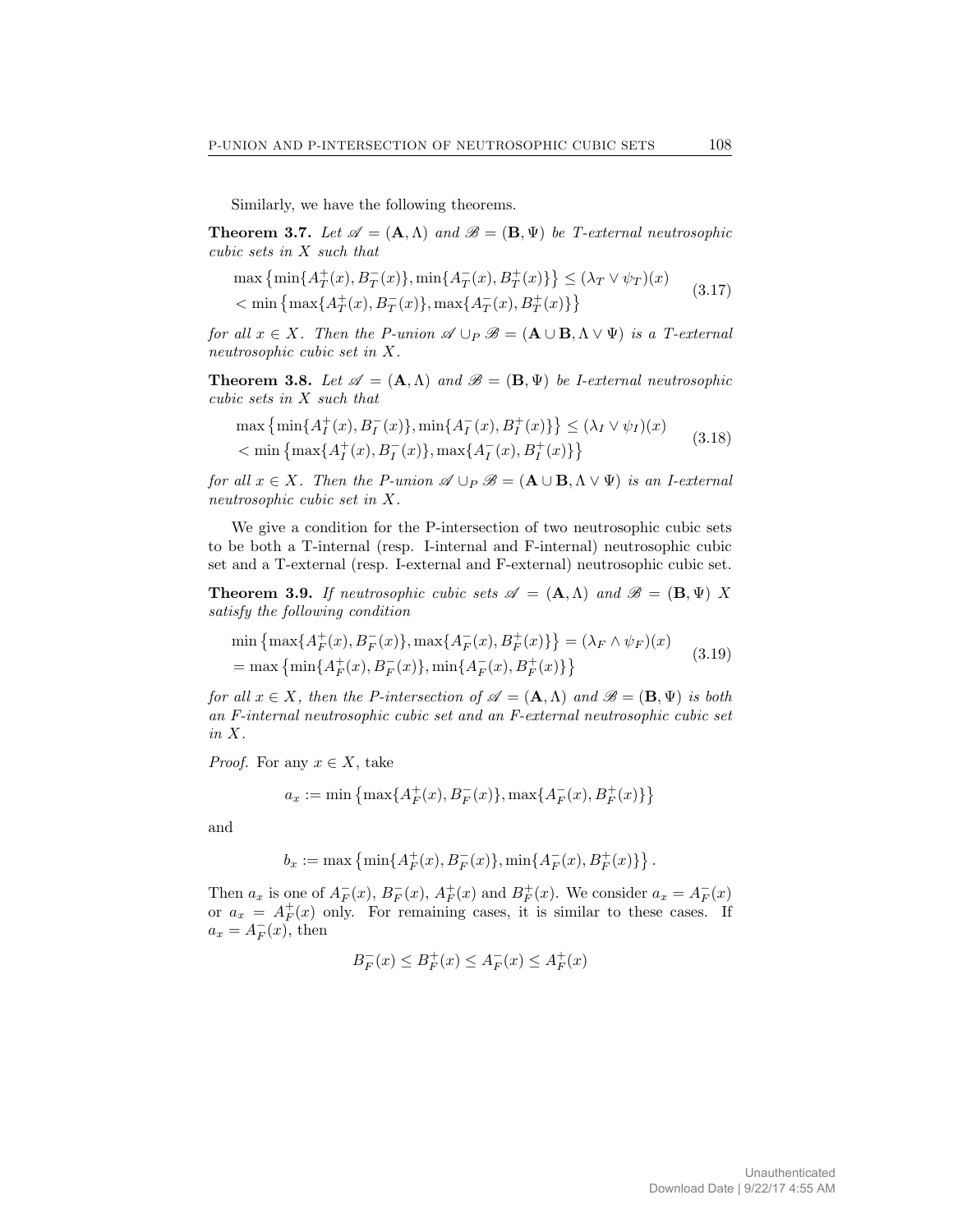and thus  $b_x = B_F^+(x)$ . This implies that

$$
A_F^-(x) = a_x = (\lambda_F \wedge \psi_F)(x) = b_x = B_F^+(x).
$$

Hence  $B_F^-(x) \le B_F^+(x) = (\lambda_F \wedge \psi_F)(x) = A_F^-(x) \le A_F^+(x)$ , which implies that

$$
(\lambda_F \wedge \psi_F)(x) = B_F^+(x) = (A_F \cap B_F)^+(x).
$$

Hence  $(\lambda_F \wedge \psi_F)(x) \notin ((A_F \cap B_F)^{-(x)}, (A_F \cap B_F)^{+(x)})$  and

$$
(A_F \cap B_F)^{-}(x) \leq (\lambda_F \wedge \psi_F)(x) \leq (A_F \cap B_F)^{+}(x).
$$

If  $a_x = A_F^+(x)$ , then  $B_F^-(x) \le A_F^+(x) \le B_F^+(x)$  and thus

$$
(\lambda_F \wedge \psi_F)(x) = A_F^+(x) = (A_F \cap B_F)^+(x).
$$

Hence  $(\lambda_F \wedge \psi_F)(x) \notin ((A_F \cap B_F)^{-(x)}, (A_F \cap B_F)^{+(x)})$  and

$$
(A_F \cap B_F)^{-}(x) \leq (\lambda_F \wedge \psi_F)(x) \leq (A_F \cap B_F)^{+}(x).
$$

Consequently, the P-intersection of  $\mathscr{A} = (\mathbf{A}, \Lambda)$  and  $\mathscr{B} = (\mathbf{B}, \Psi)$  is both an F-internal neutrosophic cubic set and an F-external neutrosophic cubic set in X.  $\Box$ 

Similarly, we get the following theorems.

**Theorem 3.10.** If neutrosophic cubic sets  $\mathscr{A} = (\mathbf{A}, \Lambda)$  and  $\mathscr{B} = (\mathbf{B}, \Psi)$  X satisfy the following condition

$$
\min\left\{\max\{A_I^+(x), B_I^-(x)\}, \max\{A_I^-(x), B_I^+(x)\}\right\} = (\lambda_I \wedge \psi_I)(x)
$$
  
= max\left\{\min\{A\_I^+(x), B\_I^-(x)\}, \min\{A\_I^-(x), B\_I^+(x)\}\right\} (3.20)

for all  $x \in X$ , then the P-intersection of  $\mathscr{A} = (\mathbf{A}, \Lambda)$  and  $\mathscr{B} = (\mathbf{B}, \Psi)$  is both an I-internal neutrosophic cubic set and an I-external neutrosophic cubic set in X.

**Theorem 3.11.** If neutrosophic cubic sets  $\mathscr{A} = (\mathbf{A}, \Lambda)$  and  $\mathscr{B} = (\mathbf{B}, \Psi)$  X satisfy the following condition

$$
\min\left\{\max\{A_T^+(x), B_T^-(x)\}, \max\{A_T^-(x), B_T^+(x)\}\right\} = (\lambda_T \wedge \psi_T)(x)
$$
\n
$$
= \max\left\{\min\{A_T^+(x), B_T^-(x)\}, \min\{A_T^-(x), B_T^+(x)\}\right\} \tag{3.21}
$$

for all  $x \in X$ , then the P-intersection of  $\mathscr{A} = (\mathbf{A}, \Lambda)$  and  $\mathscr{B} = (\mathbf{B}, \Psi)$  is both a T-internal neutrosophic cubic set and a T-external neutrosophic cubic set in  $X$ .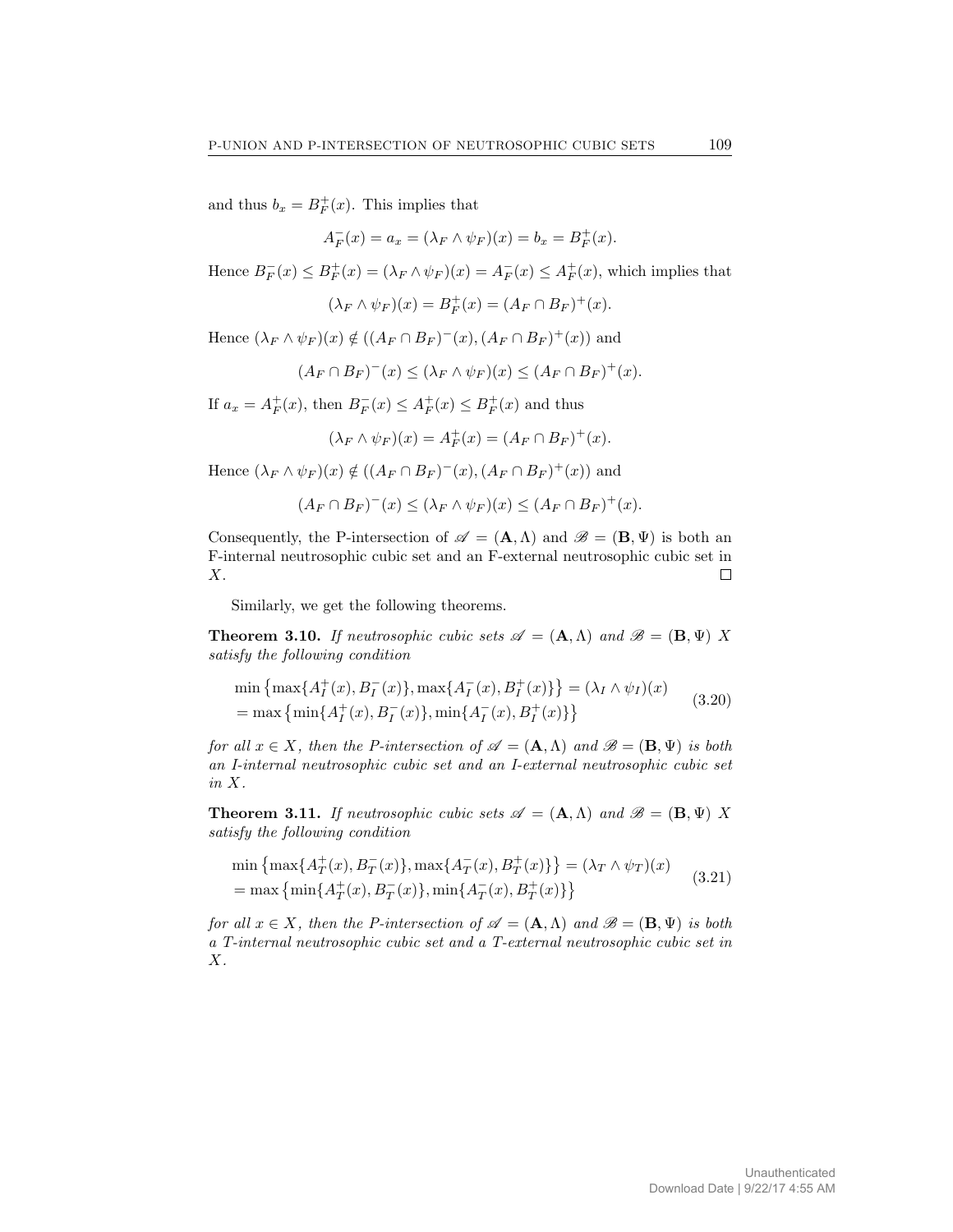**Corollary 3.12.** If neutrosophic cubic sets  $\mathcal{A} = (\mathbf{A}, \Lambda)$  and  $\mathcal{B} = (\mathbf{B}, \Psi)$  X satisfy conditions 3.19, 3.20 and 3.21, then the P-intersection of  $\mathscr{A} = (\mathbf{A}, \Lambda)$ and  $\mathscr{B} = (\mathbf{B}, \Psi)$  is both an internal neutrosophic cubic set and an external neutrosophic cubic set in X.

Given two neutrosophic cubic sets  $\mathscr{A} = (\mathbf{A}, \Lambda)$  and  $\mathscr{B} = (\mathbf{B}, \Psi)$  in X where

$$
\mathbf{A} := \{ \langle x; A_T(x), A_I(x), A_F(x) \rangle \mid x \in X \},
$$
  
\n
$$
\Lambda := \{ \langle x; \lambda_T(x), \lambda_I(x), \lambda_F(x) \rangle \mid x \in X \},
$$
  
\n
$$
\mathbf{B} := \{ \langle x; B_T(x), B_I(x), B_F(x) \rangle \mid x \in X \},
$$
  
\n
$$
\Psi := \{ \langle x; \psi_T(x), \psi_I(x), \psi_F(x) \rangle \mid x \in X \},
$$

we try to exchange  $\Lambda$  and  $\Psi$ , and make new neutrosophic cubic sets  $\mathscr{A}^* :=$  $(\mathbf{A}, \Psi)$  and  $\mathscr{B}^* := (\mathbf{B}, \Lambda)$  in X. Under these circumstances, we have questions.

**Question.** 1. If two neutrosophic cubic sets  $\mathscr{A} = (\mathbf{A}, \Lambda)$  and  $\mathscr{B} = (\mathbf{B}, \Psi)$  in X are T-external (resp., I-external and F-external), then are the new neutrosophic cubic sets  $\mathscr{A}^* := (\mathbf{A}, \Psi)$  and  $\mathscr{B}^* := (\mathbf{B}, \Lambda)$  T-internal (resp., I-internal and F-internal) neutrosophic cubic sets in  $X$ ?

2. If two neutrosophic cubic sets  $\mathscr{A} = (\mathbf{A}, \Lambda)$  and  $\mathscr{B} = (\mathbf{B}, \Psi)$  in X are T-external (resp., I-external and F-external), then are the new neutrosophic cubic sets  $\mathscr{A}^* := (\mathbf{A}, \Psi)$  and  $\mathscr{B}^* := (\mathbf{B}, \Lambda)$  T-external (resp., I-external and F-external) neutrosophic cubic sets in  $X$ ?

The answer to the question above is negative as seen in the following example.

**Example 3.13.** (1) Let  $\mathscr{A} = (\mathbf{A}, \Lambda)$  and  $\mathscr{B} = (\mathbf{B}, \Psi)$  be neutrosophic cubic sets in  $[0, 1]$  where

$$
\mathbf{A} = \{ \langle x; [0.6, 0.7], [0.5, 0.7], [0.3, 0.5] \rangle \mid x \in [0, 1] \},\
$$
  
\n
$$
\Lambda = \{ \langle x; 0.8, 0.4, 0.8 \rangle \mid x \in [0, 1] \},\
$$
  
\n
$$
\mathbf{B} = \{ \langle x; [0.3, 0.4], [0.4, 0.7], [0.7, 0.9] \rangle \mid x \in [0, 1] \},\
$$
  
\n
$$
\Psi = \{ \langle x; 0.2, 0.3, 0.4 \rangle \mid x \in [0, 1] \}.
$$

Then  $\mathscr{A} = (\mathbf{A}, \Lambda)$ , and  $\mathscr{B} = (\mathbf{B}, \Psi)$  are both T-external and F-external neutrosophic cubic sets in [0,1]. It is easy to verify that  $\mathscr{A}^* := (\mathbf{A}, \Psi)$  and  $\mathscr{B}^* := (\mathbf{B}, \Lambda)$  are F-internal neutrosophic cubic sets in [0, 1], but not T-internal neutrosophic cubic sets in [0, 1].

(2) For  $X = \{a, b\}$ , let  $\mathscr{A} = (\mathbf{A}, \Lambda)$ , and  $\mathscr{B} = (\mathbf{B}, \Psi)$  be neutrosophic cubic sets in X with the tabular representations in Tables 8 and 9, respectively. Then  $\mathscr{A} = (\mathbf{A}, \Lambda)$  and  $\mathscr{B} = (\mathbf{B}, \Psi)$  are I-external neutrosophic cubic sets in

X, and  $\mathscr{A}^* := (\mathbf{A}, \Psi)$  and  $\mathscr{B}^* := (\mathbf{B}, \Lambda)$  are represented as Tables 10 and 11, respectively,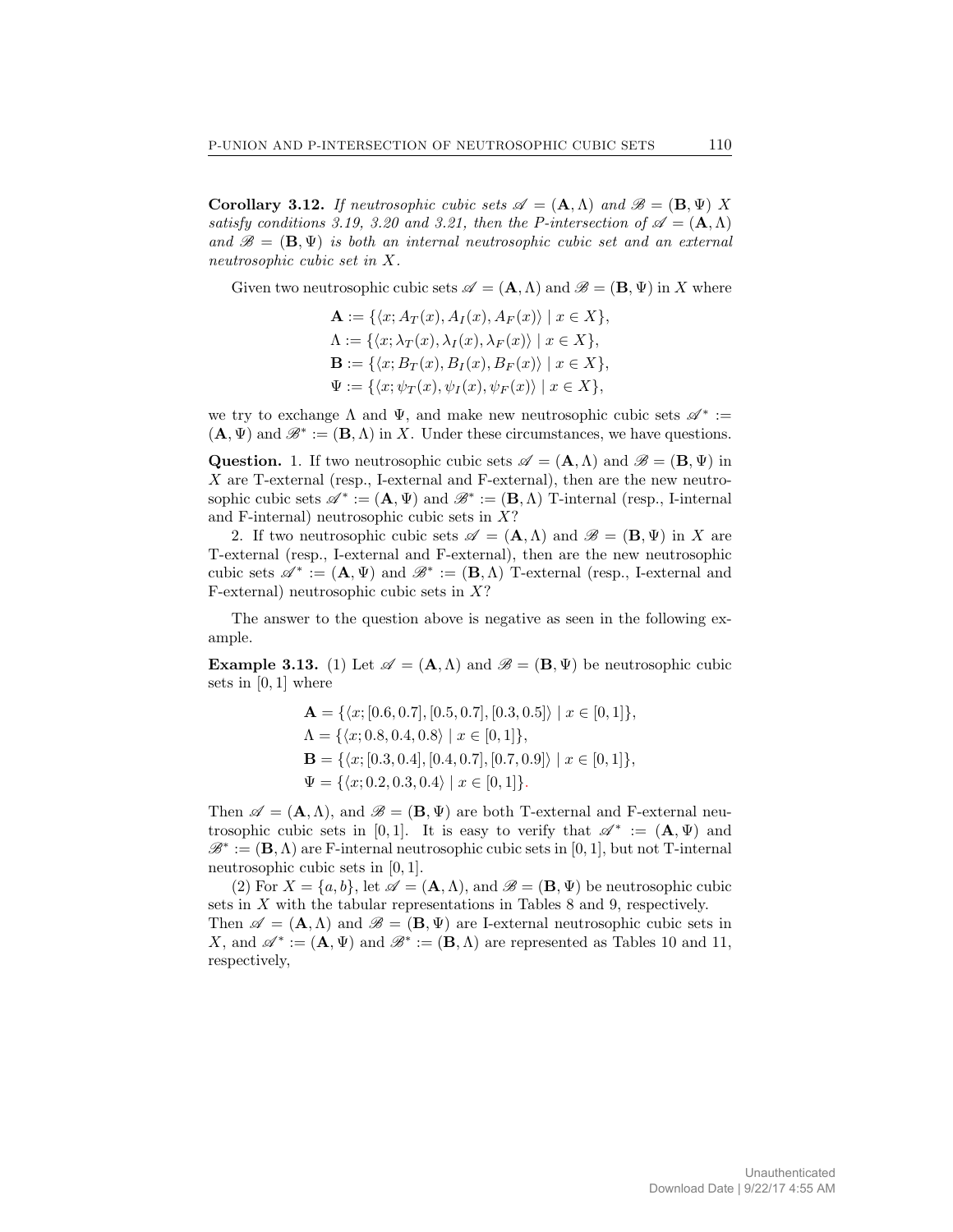| $\mathbf{A}(x)$                                                              | $\Lambda(x)$                             |
|------------------------------------------------------------------------------|------------------------------------------|
| ([0.3, 0.6], [0.2, 0.3], [0.2, 0.5])<br>([0.5, 0.7], [0.5, 0.6], [0.3, 0.4]) | (0.25, 0.15, 0.40)<br>(0.55, 0.75, 0.35) |

Table 8: Tabular representation of  $\mathscr{A} = (\mathbf{A}, \Lambda)$ 

Table 9: Tabular representation of  $\mathscr{B} = (\mathbf{B}, \Psi)$ 

|         | $\mathbf{B}(x)$                                                              | $\Psi(x)$                                |
|---------|------------------------------------------------------------------------------|------------------------------------------|
| $\it a$ | ([0.3, 0.7], [0.4, 0.5], [0.1, 0.5])<br>([0.5, 0.8], [0.7, 0.9], [0.2, 0.5]) | (0.35, 0.95, 0.60)<br>(0.45, 0.35, 0.30) |

Table 10: Tabular representation of  $\mathscr{A}^* := (\mathbf{A}, \Psi)$ 

| $\mathbf{A}(x)$                      | $\Psi(x)$          |
|--------------------------------------|--------------------|
| ([0.3, 0.6], [0.2, 0.3], [0.2, 0.5]) | (0.35, 0.95, 0.60) |
| ([0.5, 0.7], [0.5, 0.6], [0.3, 0.4]) | (0.45, 0.35, 0.30) |

Table 11: Tabular representation of  $\mathscr{B}^* := (\mathbf{B}, \Lambda)$ 

|         | $\mathbf{B}(x)$                                                              | $\Lambda(x)$                             |
|---------|------------------------------------------------------------------------------|------------------------------------------|
| $\it a$ | ([0.3, 0.7], [0.4, 0.5], [0.1, 0.5])<br>([0.5, 0.8], [0.7, 0.9], [0.2, 0.5]) | (0.25, 0.15, 0.40)<br>(0.55, 0.75, 0.35) |

which are not I-internal neutrosophic cubic sets in X.

(3) For  $X = \{a, b, c\}$ , let  $\mathscr{A} = (\mathbf{A}, \Lambda)$ , and  $\mathscr{B} = (\mathbf{B}, \Psi)$  be neutrosophic cubic sets in  $X$  with the tabular representations in Tables 12 and 13, respectively.

Then  $\mathscr{A} = (\mathbf{A}, \Lambda)$ , and  $\mathscr{B} = (\mathbf{B}, \Psi)$  are F-external neutrosophic cubic sets in X. Note that  $\mathscr{A}^* := (\mathbf{A}, \Psi)$  and  $\mathscr{B}^* := (\mathbf{B}, \Lambda)$  are represented as Tables 14 and 15, respectively,

and they are not F-internal neutrosophic cubic sets in X.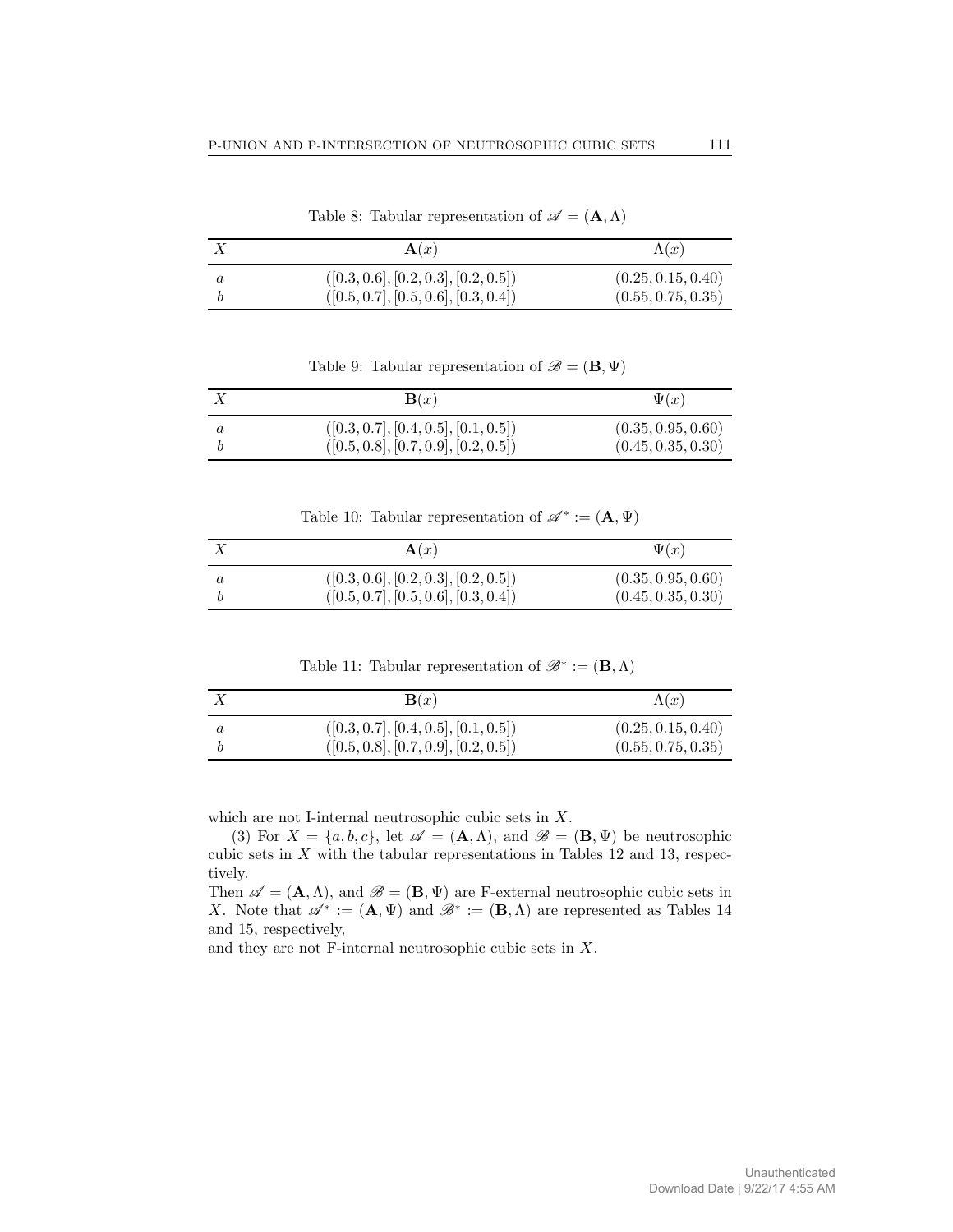|   | $\mathbf{A}(x)$                          | $\Lambda(x)$       |
|---|------------------------------------------|--------------------|
| a | $([0.2, 0.3], [0.3, 0.5], [0.31, 0.51])$ | (0.35, 0.25, 0.75) |
|   | $([0.4, 0.7], [0.1, 0.4], [0.22, 0.41])$ | (0.35, 0.50, 0.65) |
|   | $([0.6, 0.9], [0.0, 0.2], [0.33, 0.42])$ | (0.50, 0.60, 0.75) |

Table 12: Tabular representation of  $\mathscr{A} = (\mathbf{A}, \Lambda)$ 

Table 13: Tabular representation of  $\mathscr{B} = (\mathbf{B}, \Psi)$ 

| $\mathbf{B}(x)$                          | $\Psi(x)$          |
|------------------------------------------|--------------------|
| $([0.3, 0.7], [0.3, 0.5], [0.61, 0.81])$ | (0.25, 0.25, 0.35) |
| $([0.5, 0.8], [0.5, 0.6], [0.25, 0.55])$ | (0.45, 0.30, 0.10) |
| $([0.4, 0.9], [0.4, 0.7], [0.71, 0.85])$ | (0.35, 0.10, 0.40) |

Table 14: Tabular representation of  $\mathscr{A}^* := (\mathbf{A}, \Psi)$ 

| $\mathbf{A}(x)$                          | $\Psi(x)$          |
|------------------------------------------|--------------------|
| $([0.2, 0.3], [0.3, 0.5], [0.31, 0.51])$ | (0.25, 0.25, 0.35) |
| $([0.4, 0.7], [0.1, 0.4], [0.22, 0.41])$ | (0.45, 0.30, 0.10) |
| $([0.6, 0.9], [0.0, 0.2], [0.33, 0.42])$ | (0.35, 0.10, 0.40) |

Table 15: Tabular representation of  $\mathscr{B}^* := (\mathbf{B}, \Lambda)$ 

| $\mathbf{B}(x)$                          | $\Lambda(x)$       |
|------------------------------------------|--------------------|
| $([0.3, 0.7], [0.3, 0.5], [0.61, 0.81])$ | (0.35, 0.25, 0.75) |
| $([0.5, 0.8], [0.5, 0.6], [0.25, 0.55])$ | (0.35, 0.50, 0.65) |
| $([0.4, 0.9], [0.4, 0.7], [0.71, 0.85])$ | (0.50, 0.60, 0.75) |

Generally, the P-union of two T-external (resp. I-external and F-external) neutrosophic cubic sets may not be a T-internal (resp. I-internal and Finternal) neutrosophic cubic set.

**Example 3.14.** Consider the F-external neutrosophic cubic sets  $\mathcal{A} = (\mathbf{A}, \Lambda)$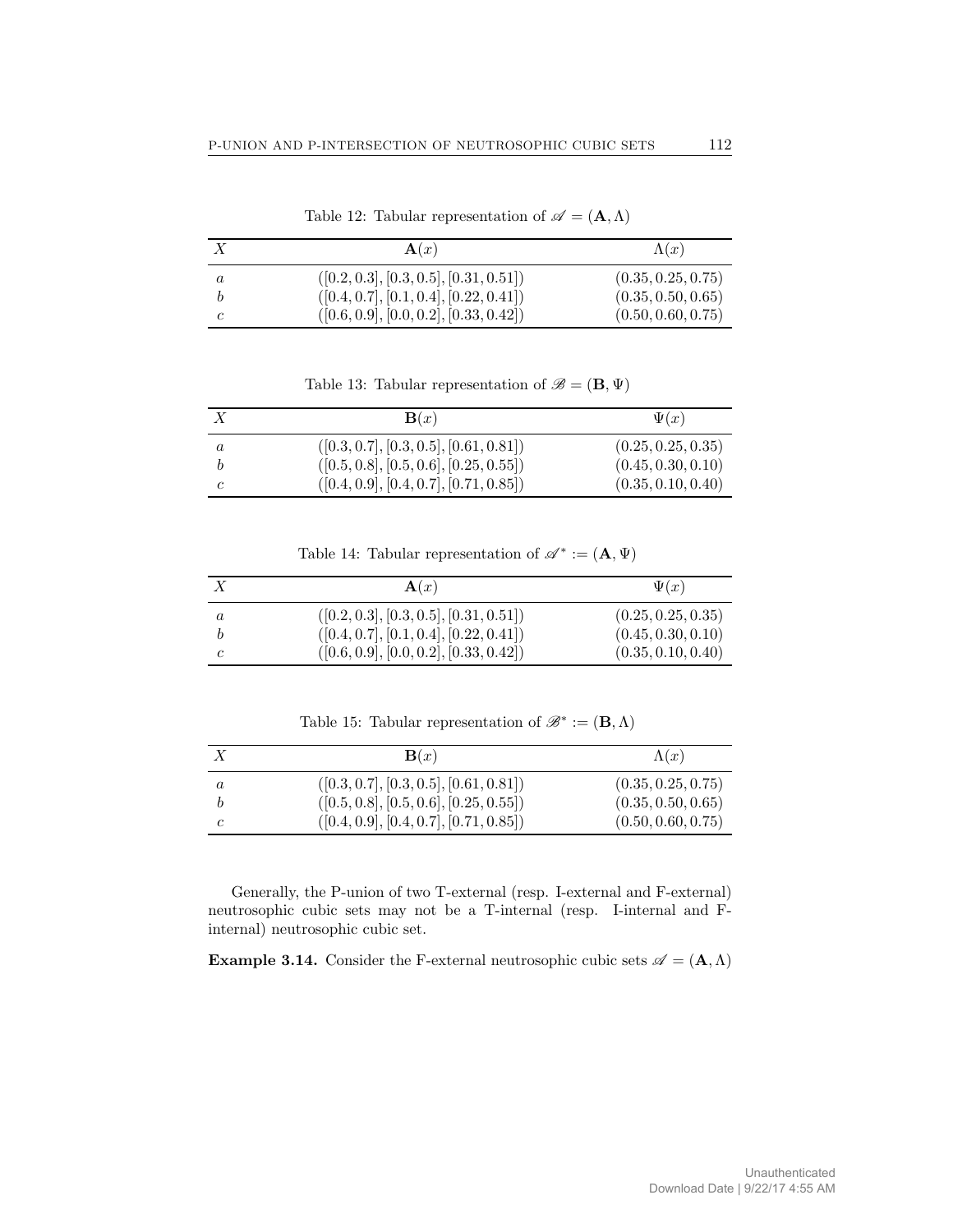and  $\mathscr{B} = (\mathbf{B}, \Psi)$  in Example 3.13(3). The P-union  $\mathscr{A} \cup_P \mathscr{B} = (\mathbf{A} \cup \mathbf{B}, \Lambda \vee \Psi)$ of  $\mathscr{A} = (\mathbf{A}, \Lambda)$  and  $\mathscr{B} = (\mathbf{B}, \Psi)$  is represented by Table 16, and it is not an F-internal neutrosophic cubic set in X.

X  $(\mathbf{A} \cup \mathbf{B})(x)$   $(\Lambda \vee \Psi)(x)$  $a \qquad ( [0.3, 0.7], [0.3, 0.5], [0.61, 0.81]) \qquad (0.35, 0.25, 0.75)$  $b$  ([0.5, 0.8], [0.5, 0.6], [0.25, 0.55]) (0.45, 0.50, 0.65) c  $( [0.6, 0.9], [0.4, 0.7], [0.71, 0.85])$   $(0.50, 0.60, 0.75)$ 

Table 16: Tabular representation of  $\mathscr{A} \cup_P \mathscr{B} = (\mathbf{A} \cup \mathbf{B}, \Lambda \vee \Psi)$ 

We provide conditions for the P-union of two T-external (resp. I-external and F-external) neutrosophic cubic sets to be a T-internal (resp. I-internal and F-internal) neutrosophic cubic set.

**Theorem 3.15.** For any T-external neutrosophic cubic sets  $\mathcal{A} = (\mathbf{A}, \Lambda)$  and  $\mathscr{B} = (\mathbf{B}, \Psi)$  in X, if  $\mathscr{A}^* := (\mathbf{A}, \Psi)$  and  $\mathscr{B}^* := (\mathbf{B}, \Lambda)$  are T-internal neutrosophic cubic sets in X, then the P-union  $\mathscr{A} \cup_P \mathscr{B} = (\mathbf{A} \cup \mathbf{B}, \Lambda \vee \Psi)$  of  $\mathscr{A} = (\mathbf{A}, \Lambda)$  and  $\mathscr{B} = (\mathbf{B}, \Psi)$  is a T-internal neutrosophic cubic set in X.

*Proof.* Assume that  $\mathscr{A}^* := (\mathbf{A}, \Psi)$  and  $\mathscr{B}^* := (\mathbf{B}, \Lambda)$  are T-internal neutrosophic cubic sets in X for any T-external neutrosophic cubic sets  $\mathscr{A} = (\mathbf{A}, \Lambda)$ and  $\mathscr{B} = (\mathbf{B}, \Psi)$  in X. Then

$$
\lambda_T(x) \notin (A_T^-(x), A_T^+(x)), \ \psi_T(x) \notin (B_T^-(x), B_T^+(x)),
$$
  
\n $B_T^-(x) \leq \lambda_T(x) \leq B_T^+(x), \ A_T^-(x) \leq \psi_T(x) \leq A_T^+(x)$ 

for all  $x \in X$ . We now consider the following cases.

- (1)  $\lambda_T(x) \leq A_T^-(x) \leq \psi_T(x) \leq A_T^+(x)$  and  $\psi_T(x) \leq B_T^-(x) \leq \lambda_T(x) \leq$  $B_T^+(x)$ .
- (2)  $A_T^-(x) \leq \psi_T(x) \leq A_T^+(x) \leq \lambda_T(x)$  and  $B_T^-(x) \leq \lambda_T(x) \leq B_T^+(x) \leq$  $\psi_T(x)$ .
- (3)  $\lambda_T(x) \leq A_T^-(x) \leq \psi_T(x) \leq A_T^+(x)$  and  $B_T^-(x) \leq \lambda_T(x) \leq B_T^+(x) \leq$  $\psi_T(x)$ .
- (2)  $A_T^-(x) \leq \psi_T(x) \leq A_T^+(x) \leq \lambda_T(x)$  and  $\psi_T(x) \leq B_T^-(x) \leq \lambda_T(x) \leq$  $B_T^{\ddag}(x)$ .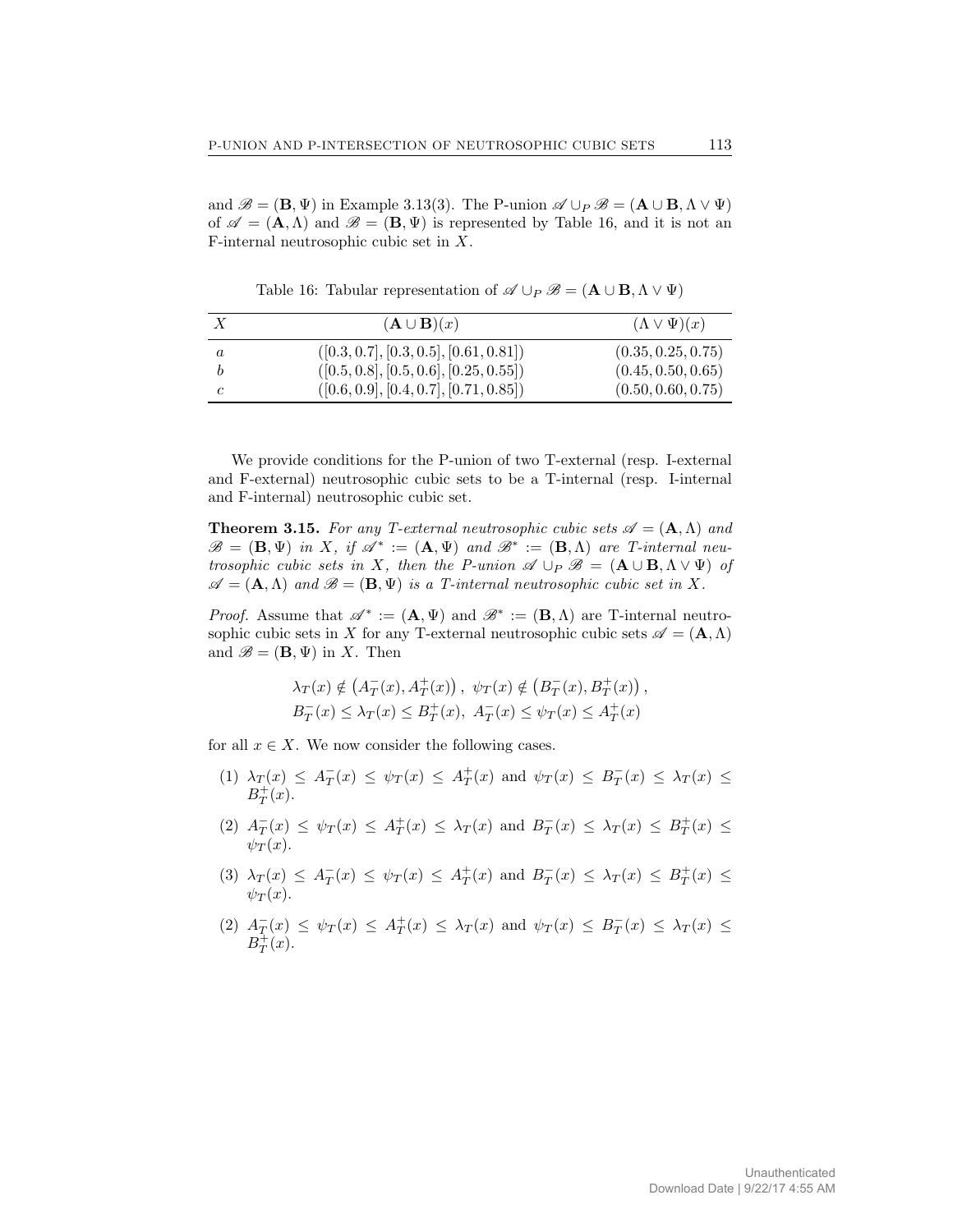First case implies that  $\psi_T(x) = A_T^-(x) = B_T^-(x) = \lambda_T(x)$ . Since  $\mathscr{A}^* :=$  $(\mathbf{A}, \Psi)$  and  $\mathscr{B}^* := (\mathbf{B}, \Lambda)$  are T-internal neutrosophic cubic sets in X, we have  $\psi_T(x) \leq A_T^+(x)$  and  $\lambda_T(x) \leq B_T^+(x)$ . It follows that

$$
(A_T \cup B_T)^{-}(x) = \max\{A_T^{-}(x), B_T^{-}(x)\} = (\lambda_T \vee \psi_T)(x)
$$
  
\$\leq\$ max{ $A_T^{+}(x), B_T^{+}(x)$ } =  $(A_T \cup B_T)^{+}(x)$ 

for all  $x \in X$ . Therefore the P-union  $\mathscr{A} \cup_{P} \mathscr{B} = (\mathbf{A} \cup \mathbf{B}, \Lambda \vee \Psi)$  is a T-internal neutrosophic cubic set in  $X$ . We can prove the other cases by the similar to the first case.  $\Box$ 

Similarly, we have the following theorems.

**Theorem 3.16.** For any I-external neutrosophic cubic sets  $\mathscr{A} = (\mathbf{A}, \Lambda)$  and  $\mathscr{B} = (\mathbf{B}, \Psi)$  in X, if  $\mathscr{A}^* := (\mathbf{A}, \Psi)$  and  $\mathscr{B}^* := (\mathbf{B}, \Lambda)$  are *I*-internal neutrosophic cubic sets in X, then the P-union  $\mathscr{A} \cup_P \mathscr{B} = (\mathbf{A} \cup \mathbf{B}, \Lambda \vee \Psi)$  of  $\mathscr{A} = (\mathbf{A}, \Lambda)$  and  $\mathscr{B} = (\mathbf{B}, \Psi)$  is an *I*-internal neutrosophic cubic set in X.

**Theorem 3.17.** For any F-external neutrosophic cubic sets  $\mathcal{A} = (\mathbf{A}, \Lambda)$  and  $\mathscr{B} = (\mathbf{B}, \Psi)$  in X, if  $\mathscr{A}^* := (\mathbf{A}, \Psi)$  and  $\mathscr{B}^* := (\mathbf{B}, \Lambda)$  are F-internal neutrosophic cubic sets in X, then the P-union  $\mathscr{A} \cup_P \mathscr{B} = (\mathbf{A} \cup \mathbf{B}, \Lambda \vee \Psi)$  of  $\mathscr{A} = (\mathbf{A}, \Lambda)$  and  $\mathscr{B} = (\mathbf{B}, \Psi)$  is a F-internal neutrosophic cubic set in X.

We provide conditions for the P-intersection of two T-external (resp. Iexternal and F-external) neutrosophic cubic sets to be a T-internal (resp. I-internal and F-internal) neutrosophic cubic set.

Theorem 3.18. For any T-external (resp., I-external and F-external) neutrosophic cubic sets  $\mathscr{A} = (\mathbf{A}, \Lambda)$  and  $\mathscr{B} = (\mathbf{B}, \Psi)$  in X, if  $\mathscr{A}^* := (\mathbf{A}, \Psi)$ and  $\mathscr{B}^* := (\mathbf{B}, \Lambda)$  are T-internal (resp., I-internal and F-internal) neutrosophic cubic sets in X, then the P-intersection  $\mathscr{A} \cap_P \mathscr{B} = (\mathbf{A} \cap \mathbf{B}, \Lambda \wedge \Psi)$  of  $\mathscr{A} = (\mathbf{A}, \Lambda)$  and  $\mathscr{B} = (\mathbf{B}, \Psi)$  is a T-internal (resp., I-internal and F-internal) neutrosophic cubic set in X.

Proof. It is similar to the proof of Theorem 3.15.

**Corollary 3.19.** For any external neutrosophic cubic sets  $\mathscr{A} = (\mathbf{A}, \Lambda)$  and  $\mathscr{B} = (\mathbf{B}, \Psi)$  in X, if  $\mathscr{A}^* := (\mathbf{A}, \Psi)$  and  $\mathscr{B}^* := (\mathbf{B}, \Lambda)$  are internal neutrosophic cubic sets in X, then the P-intersection  $\mathscr{A} \cap P \mathscr{B} = (\mathbf{A} \cap \mathbf{B}, \Lambda \wedge \Psi)$  of  $\mathscr{A} =$  $(A, \Lambda)$  and  $\mathscr{B} = (B, \Psi)$  is an internal neutrosophic cubic set in X.

 $\Box$